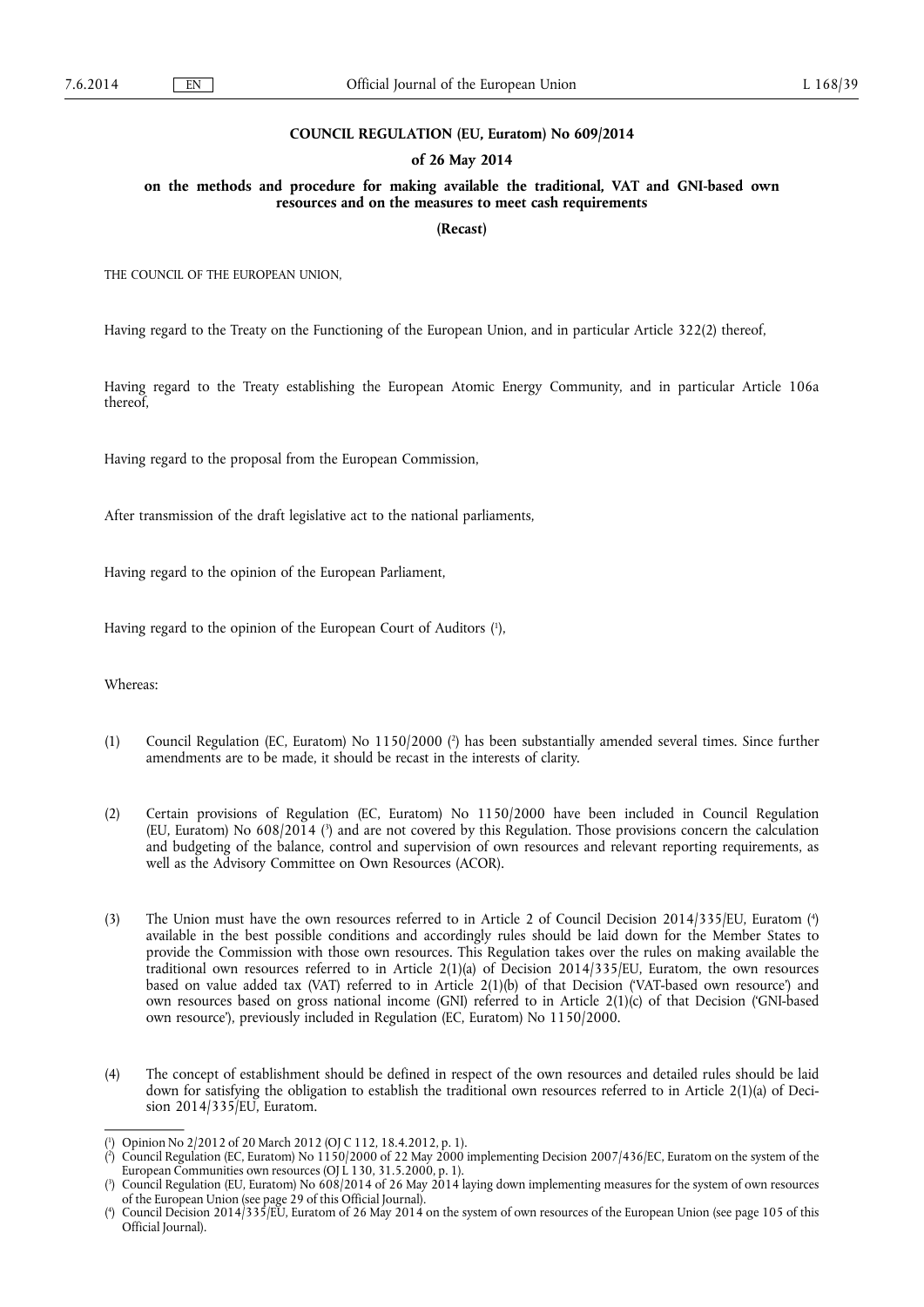- (5) For own resources deriving from sugar levies, which need to be recovered in the budget year corresponding to the marketing year to which the expenditure relates, provision should be made for the Member States to make such levies available to the Commission during the budget year in which they are established.
- (6) The Member States should keep at the disposal of the Commission and, where necessary, forward to it the documents and information needed to allow it to exercise the power conferred upon it as regards the own resources of the Union.
- (7) The national authorities responsible for the collection of own resources should be able to produce to the Commission at all times the documents substantiating the own resources collected.
- (8) Separate accounts should be kept for entitlements which have not been recovered. These accounts and the submission of a quarterly statement of such accounts should enable the Commission to monitor more closely the action taken by Member States to collect own resources, and particularly those compromised by fraud or irregularities.
- (9) A time-limit should be laid down for relations between Member States and the Commission, given that new entitlements established by Member States in respect of earlier years are deemed to be establishments for the current year.
- (10) In order to ensure that the budget of the Union will be financed in all circumstances, a procedure should be laid down, as regards the VAT-based own resource and the GNI-based own resource created in accordance with Council Regulation (EC, Euratom) No 1287/2003 ( 1 ), for Member States to make available to the Union, in the form of constant monthly twelfths, the own resources entered in the budget and subsequently to adjust the amounts made available in accordance with the actual base of the VAT-based own resource and the relevant changes to GNI as soon as they are fully known.
- (11) The impact of modifications in the GNI data made after the end of each financial year on the financing of gross reductions should be clarified.
- (12) The own resources must be made available in the form of an entry of the amounts due in an account opened for this purpose in the name of the Commission with the Treasury or with the body appointed by each Member State. In order to restrict the movements of funds to that which is necessary for the implementation of the budget, the Union must confine itself to drawing on those accounts solely to cover the Commission's cash requirements.
- (13) The Commission must have sufficient cash resources to comply with the regulatory requirements for payments concentrated in the opening months of the year, in particular for the specific needs of paying expenditure of the European Agricultural Guarantee Fund (EAGF) pursuant to Council Regulation (EC) No 73/2009 ( 2 ).
- (14) In accordance with the principle of sound financial management, care should be taken that the cost of recovery of interest due on own resources made available belatedly should not exceed the amount of the interest payable.
- (15) The reporting of write-off cases concerning established entitlements declared or deemed irrecoverable should be harmonised.
- (16) Close collaboration between Member States and the Commission will facilitate proper application of the financial rules relating to own resources.
- (17) In order to ensure uniform conditions for the implementation of this Regulation, implementing powers should be conferred on the Commission. Those powers should be exercised in accordance with Regulation (EU) No 182/2011 of the European Parliament and of the Council ( 3 ).
- (18) The advisory procedure should be used for the adoption of implementing acts in order to establish detailed rules for the monthly statements of the accounts for the entitlements to traditional own resources and the quarterly statements of the separate accounts, as well as for the cases concerning irrecoverable amounts exceeding EUR 50 000, given the technical nature of those acts required for reporting purposes.

<sup>(</sup> 1 ) Council Regulation (EC, Euratom) No 1287/2003 of 15 July 2003 on the harmonisation of gross national income at market prices (OJ L 181, 19.7.2003, p. 1).

<sup>(</sup> 2 ) Council Regulation (EC) No 73/2009 of 19 January 2009 establishing common rules for direct support schemes for farmers under the common agricultural policy and establishing certain support schemes for farmers, amending Regulations (EC) No 1290/2005, (EC) No 247/2006, (EC) No 378/2007 and repealing Regulation (EC) No 1782/2003 (OJ L 30, 31.1.2009, p. 16).

<sup>(</sup> 3 ) Regulation (EU) No 182/2011 of the European Parliament and of the Council of 16 February 2011 laying down the rules and general principles concerning mechanisms for control by Member States of the Commission's exercise of implementing powers (OJ L 55, 28.2.2011, p. 13).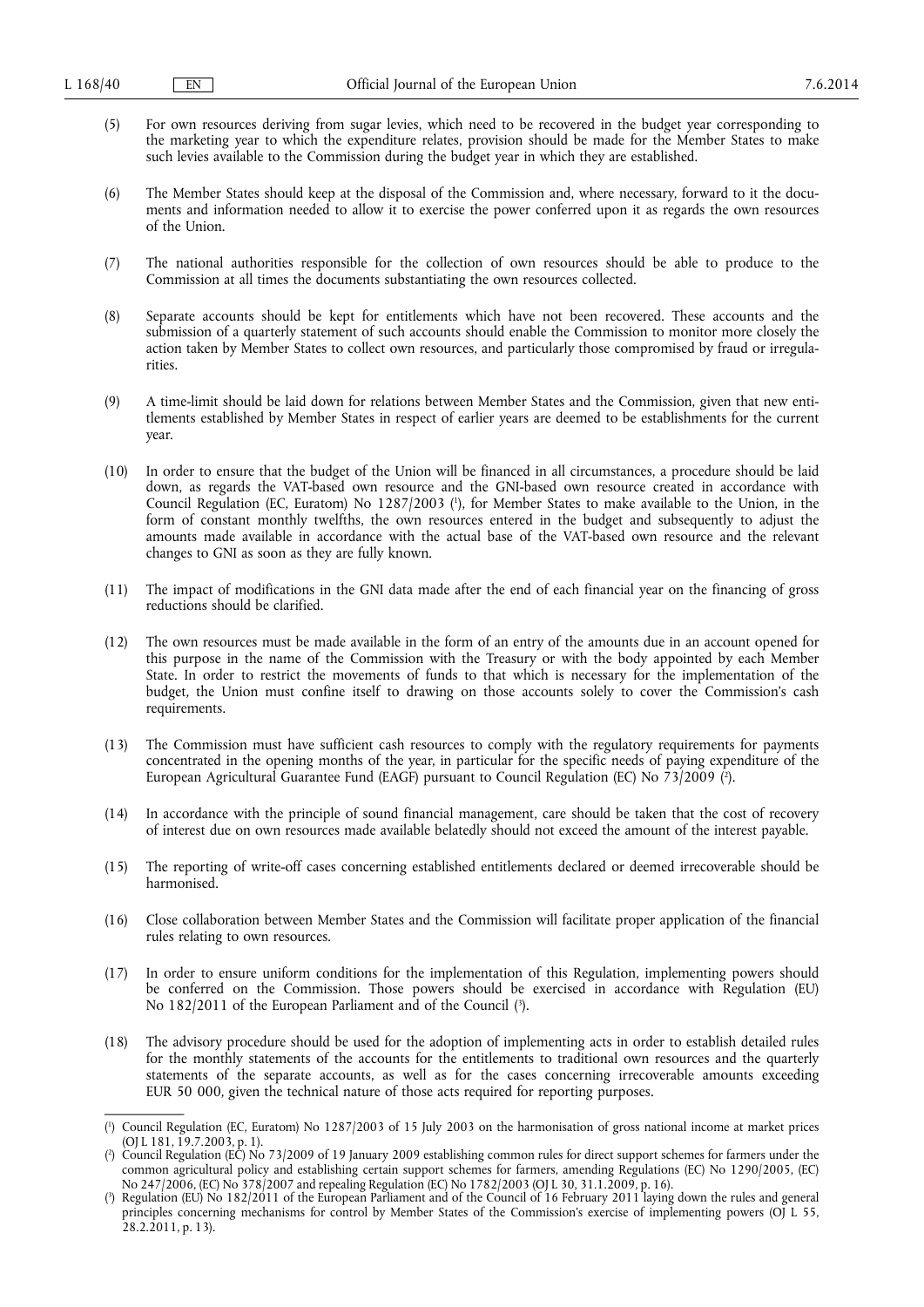(19) Regulation (EC, Euratom) No 1150/2000 should be repealed.

(20) For reasons of consistency and taking account of Article 11 of Decision 2014/335/EU, Euratom, this Regulation should enter into force on the same day as that Decision and should apply from 1 January 2014,

HAS ADOPTED THIS REGULATION:

#### CHAPTER I

#### **GENERAL PROVISIONS**

## *Article 1*

### **Subject matter**

This Regulation lays down rules on making available to the Commission the own resources of the Union referred to in Article  $2(1)(a)$ , (b) and (c) of Decision 2014/335/EU, Euratom.

# *Article 2*

## **Date of establishment of traditional own resources**

1. For the purpose of applying this Regulation, the Union's entitlement to the traditional own resources referred to in Article 2(1)(a) of Decision 2014/335/EU, Euratom shall be established as soon as the conditions provided for by the customs regulations have been met concerning the entry of the entitlement in the accounts and the notification of the debtor.

2. The date of the establishment referred to in paragraph 1 shall be the date of entry in the accounting ledgers provided for by the customs regulations.

As regards the levies and other charges connected with the common organisation of the sugar market, the date of the establishment referred to in paragraph 1 shall be the date of notification under the sugar regulations.

Where that notification is not explicitly provided for, the date shall be the date of establishment by the Member States of the amounts due by the debtors, where necessary by way of advance payment or payment of balance.

3. In disputed cases, the competent administrative authorities shall be deemed, for the purposes of the establishment referred to in paragraph 1, to be in a position to calculate the amount of the entitlement not later than when the first administrative decision is taken notifying the debtor of the debt or when judicial proceedings are brought if this occurs first.

The date of the establishment referred to in paragraph 1 shall be the date of the decision or of the calculation to be made following the initiation of those judicial proceedings.

4. Paragraph 1 shall apply when a notification must be corrected.

## *Article 3*

## **Conservation of supporting documents**

Member States shall take all appropriate measures to ensure that the supporting documents concerning the establishment and making available of own resources are kept for at least three calendar years, counting from the end of the year to which these supporting documents refer.

The supporting documents relating to the statistical procedures and bases referred to in Article 3 of Regulation (EC, Euratom) No 1287/2003 shall be kept by the Member States until 30 September of the fourth year following the financial year in question. The supporting documents relating to the VAT-based own resource base shall be kept for the same period.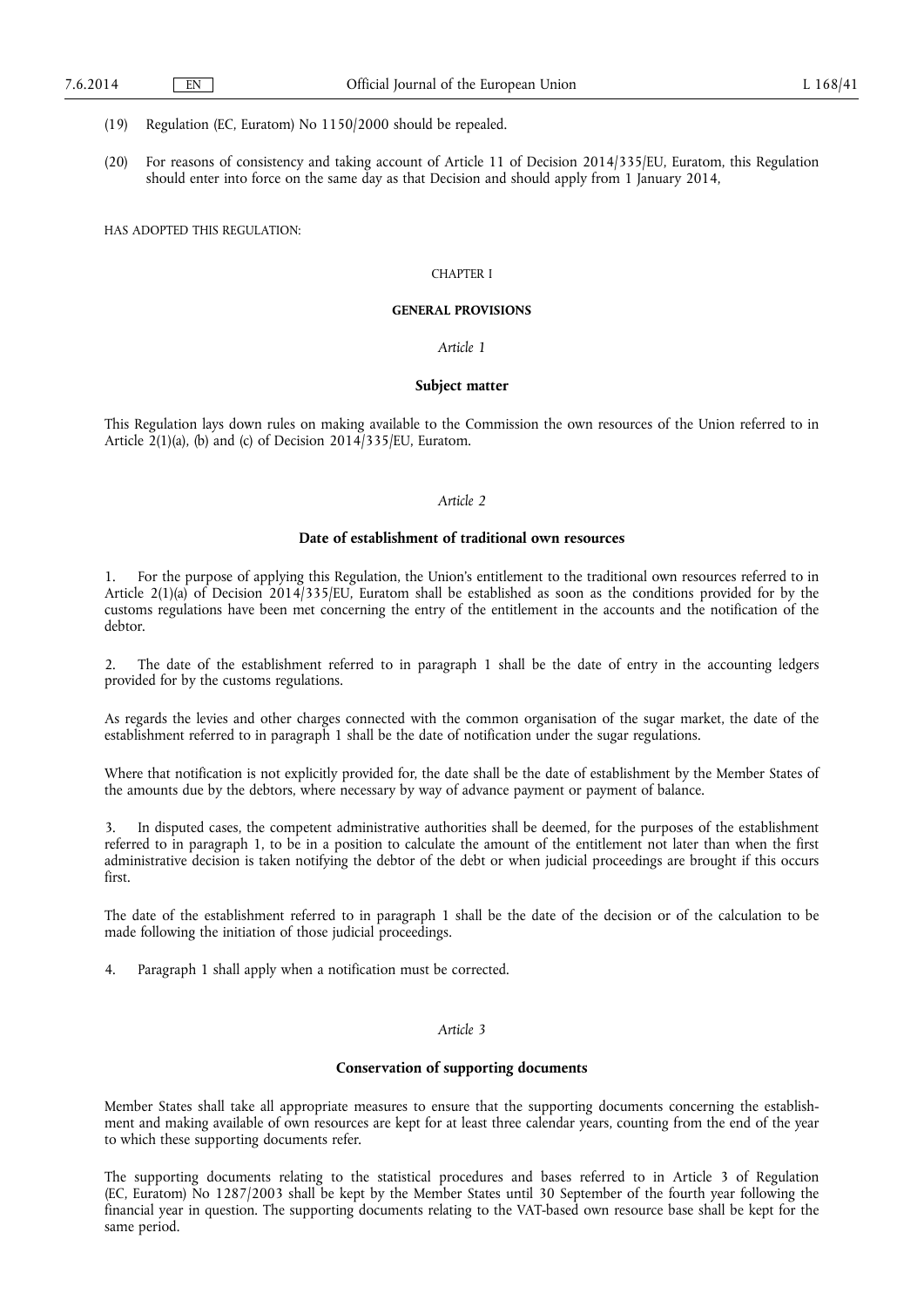If verification pursuant to Article 2(3) of Regulation (EU, Euratom) No 608/2014 or Article 11 of Council Regulation (EEC, Euratom) No 1553/89 (<sup>1</sup>) of the supporting documents referred to in the first and second paragraphs shows that a correction is required, they shall be kept beyond the time limit provided for in the first paragraph for a sufficient period to permit the correction to be made and monitored.

Where a dispute between a Member State and the Commission concerning the obligation to make available a certain amount of own resources is settled by mutual agreement or by a decision of the Court of Justice of the European Union, the Member State shall transmit the supporting documents necessary for the financial follow-up to the Commission within two months after that settlement.

#### *Article 4*

#### **Administrative cooperation**

- 1. Each Member State shall inform the Commission of the following:
- (a) the names of the departments or agencies responsible for establishing, collecting, making available and controlling own resources and the basic provisions relating to the role and operation of those departments and agencies;
- (b) the general provisions laid down by law, regulation or administrative action and those relating to accounting procedure concerning the establishment, collection, making available and control by the Commission of own resources;
- (c) the precise title of all administrative and accounting records in which are entered the established entitlements as specified in Article 2, in particular those used for drawing up the accounts provided for in Article 6.

The Commission shall be informed immediately of any change in these names or provisions.

2. The Commission shall, at the request of a Member State, transmit to all Member States the information referred to in paragraph 1.

## *Article 5*

## **Applicable rates**

The uniform rate referred to in Article  $2(1)(c)$  of Decision  $2014/335/EU$ , Euratom shall be set in the course of the budgetary procedure and shall be calculated as a percentage of the sum of the forecast of the gross national income (GNI) of the Member States in such a manner that it fully covers that part of the budget not financed from the revenue referred to in Article 2(1)(a) and (b) of Decision 2014/335/EU, Euratom, from financial contributions to supplementary research and technological development programmes and other revenue.

That rate shall be expressed in the budget by a figure containing as many decimal places as is necessary to fully divide the GNI-based own resource among the Member States.

#### CHAPTER II

## **ACCOUNTS FOR OWN RESOURCES**

### *Article 6*

#### **Entry in the accounts and reporting**

Accounts for own resources shall be kept by the Treasury of each Member State or by the body appointed by each Member State and broken down by type of resources.

2. For own-resources accounting purposes, the month shall end no earlier than 1 p.m. on the last working day of the month during which establishment took place.

<sup>(</sup> 1 ) Council Regulation (EEC, Euratom) No 1553/89 of 29 May 1989 on the definitive uniform arrangements for the collection of own resources accruing from value added tax (OJ L 155, 7.6.1989, p. 9).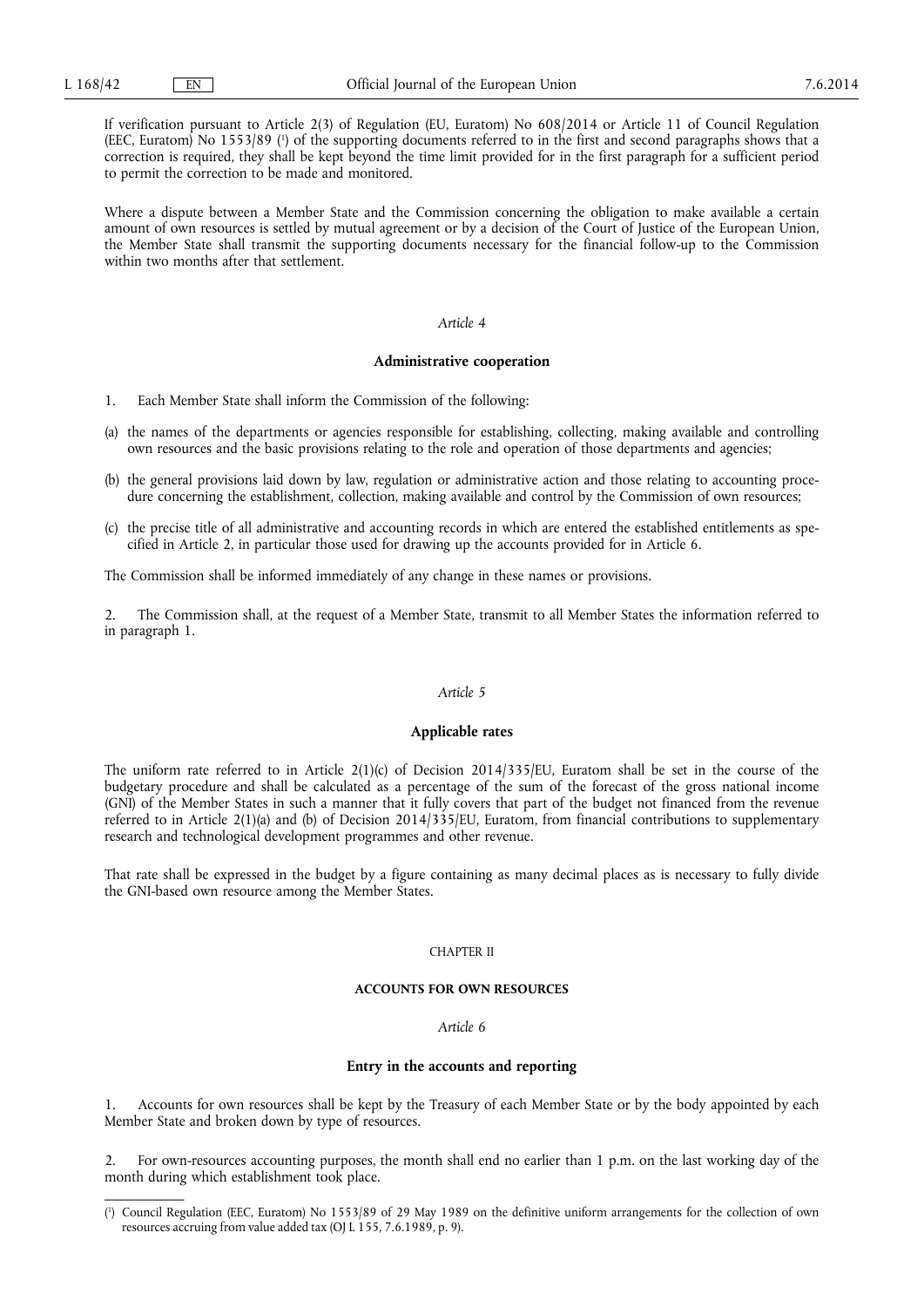3. Entitlements established in accordance with Article 2 shall, subject to the second subparagraph of this paragraph, be entered in the accounts at the latest on the first working day after the nineteenth day of the second month following the month during which the entitlement was established.

Established entitlements not entered in the accounts referred to in the first subparagraph, because they have not yet been recovered and no security has been provided, shall be shown in separate accounts within the period laid down in the first subparagraph. Member States may adopt this procedure where established entitlements for which security has been provided have been challenged and might, upon settlement of the disputes which have arisen, be subject to change.

The VAT-based own resource and the GNI-based own resource, taking into account the effect on these resources of the correction granted to the United Kingdom for budgetary imbalances and the gross reduction granted to Denmark, the Netherlands, Austria and Sweden, shall, however, be recorded in the accounts as specified in the first subparagraph as follows:

- the twelfths referred to in Article 10(3) shall be recorded on the first working day of each month,
- the balances referred to in Article 10(4) and (6) and the adjustments referred to in Article 10(5) and (7) shall be recorded annually, except for the particular adjustments referred to in the first indent of Article 10(5), which shall be recorded in the accounts on the first working day of the month following agreement between the Member State concerned and the Commission.

Established entitlements relating to levies and other charges connected with the common organisation of the sugar market shall be entered in the accounts referred to in the first subparagraph. If those entitlements are not then recovered within the time-limits set, the Member States may correct the entry and, by way of exception, enter the entitlements in the separate accounts.

- 4. Each Member State shall send the Commission, within the time limits specified in paragraph 3:
- (a) a monthly statement of its accounts for the entitlements referred to in the first subparagraph of paragraph 3;
- (b) a quarterly statement of the separate accounts referred to in the second subparagraph of paragraph 3.

Together with those monthly statements the Member States concerned shall provide details or statements of deductions from own resources based on provisions relating to special-status territories.

Together with the final quarterly statement for a given year, Member States shall forward an estimate of the total amount of entitlements contained in the separate account at 31 December of that year for which recovery has become unlikely.

The Commission shall adopt implementing acts establishing detailed rules for the monthly and quarterly statements. Those implementing acts shall be adopted in accordance with the advisory procedure referred to in paragraph 2 of Article 16.

## *Article 7*

# **Accounting corrections**

After 31 December of the third year following a given year, no further corrections shall be made to the sum of the monthly statements communicated by Member States under the first subparagraph of Article 6(4) for the year in question, except on points notified before this date either by the Commission or by the Member State concerned.

## *Article 8*

## **Corrections of establishments**

Corrections carried out under Article 2(4) shall be added to or subtracted from the total amount of established entitlements. They shall be recorded in the accounts referred to in the first and second subparagraph of Article 6(3) and in the statements referred to in Article 6(4) in accordance with the date of those corrections.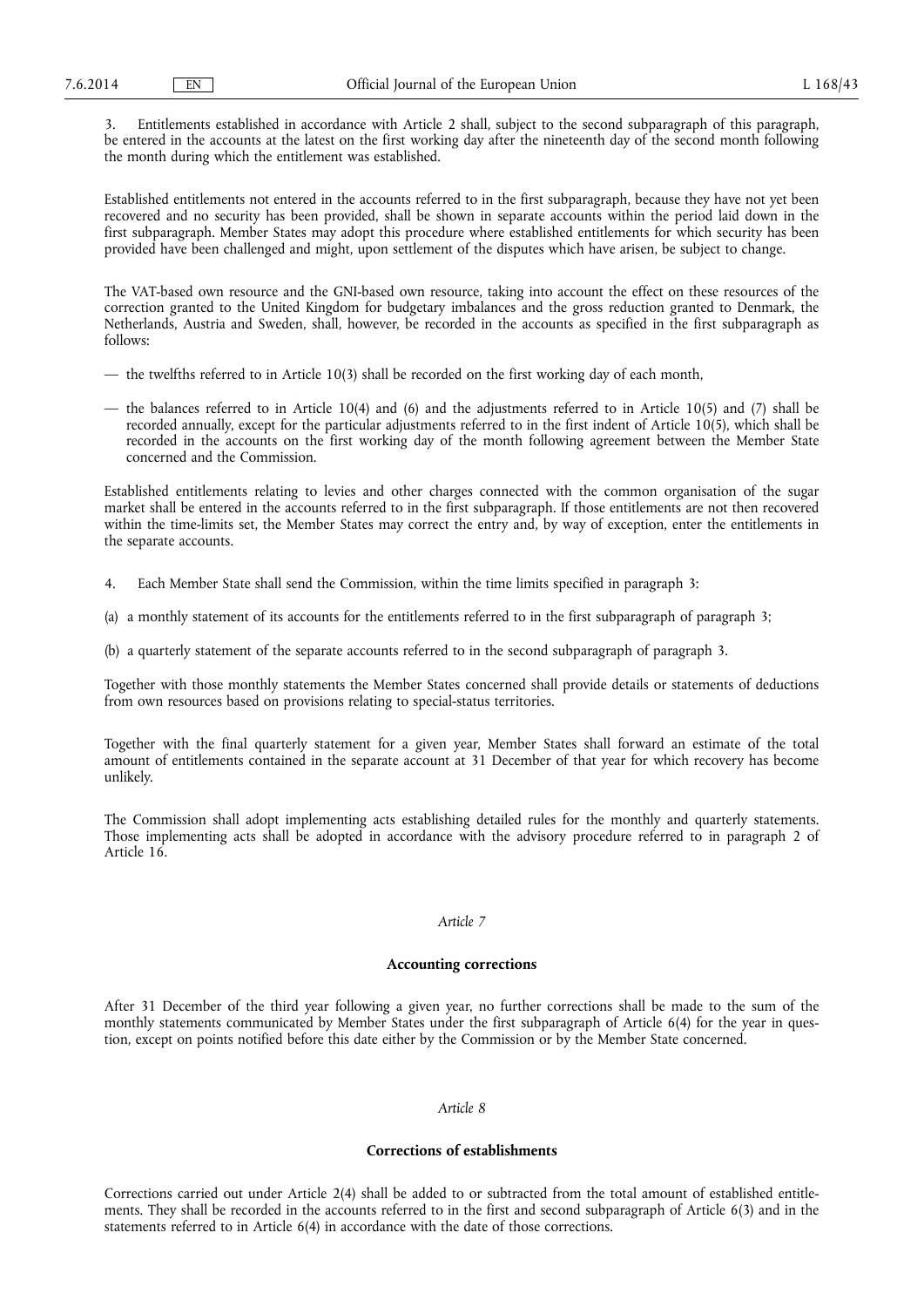CHAPTER III

# **MAKING AVAILABLE OWN RESOURCES**

### *Article 9*

### **Treasury and accounting arrangements**

In accordance with the procedure laid down in Article 10, each Member State shall credit own resources to the account opened in the name of the Commission with its Treasury or the body it has appointed.

This account shall be kept in national currency and is free of charge.

- 2. Member States or the bodies appointed by them shall transmit to the Commission, by electronic means:
- (a) on the working day on which the own resources are credited to the account of the Commission, a statement of account or a credit advice showing the entry of the own resources;
- (b) without prejudice to point (a), at the latest on the second working day following the crediting of the account, a statement of account showing the entry of the own resources.

3. The amounts credited shall be accounted for in euro in accordance with Regulation (EU, Euratom) No 966/2012 of the European Parliament and of the Council ( 1 ) ('Financial Regulation') and Commission Delegated Regulation (EU) No 1268/2012 (<sup>2</sup>).

### *Article 10*

#### **Determining amounts, timing for making available, adjustments**

1. After deduction of collection costs in accordance with Article 2(3) and Article 10(3) of Decision 2014/335/EU, Euratom, entry of the traditional own resources referred to in Article 2(1)(a) of that Decision shall be made at the latest on the first working day following the nineteenth day of the second month following the month during which the entitlement was established in accordance with Article 2 of this Regulation.

However, for entitlements shown in separate accounts under the second subparagraph of Article 6(3) of this Regulation, the entry must be made at the latest on the first working day following the nineteenth day of the second month following the month in which the entitlements were recovered.

2. If necessary, Member States may be invited by the Commission to bring forward by one month the entry of resources other than the VAT-based own resource and the GNI-based own resource on the basis of the information available to them on the fifteenth of the same month.

Each entry brought forward shall be adjusted the following month when the entry mentioned in paragraph 1 is made. This adjustment shall entail the negative entry of an amount equal to that given in the entry brought forward.

3. The VAT-based own resource and the GNI-based own resource, taking into account the effect on these resources of the correction granted to the United Kingdom for budgetary imbalances and of the gross reduction granted to Denmark, the Netherlands, Austria and Sweden, shall be credited on the first working day of each month, the amounts being onetwelfth of the relevant totals in the budget, converted into national currencies at the rates of exchange of the last day of quotation of the calendar year preceding the budget year, as published in the *Official Journal of the European Union*, C Series.

For the specific needs of paying expenditure of the EAGF pursuant to Regulation (EC) No 73/2009, and depending on the Union's cash position, Member States may be invited by the Commission to bring forward by one or two months in

<sup>(</sup> 1 ) Regulation (EU, Euratom) No 966/2012 of the European Parliament and of the Council of 25 October 2012 on the financial rules applicable to the general budget of the Union (OJ L 298, 26.10.2012, p. 1).

<sup>(</sup> 2 ) Commission Delegated Regulation (EU) No 1268/2012 of 29 October 2012 on the rules of application of Regulation (EU, Euratom) No 966/2012 of the European Parliament and of the Council on the financial rules applicable to the general budget of the Union (OJ L 362, 31.12.2012, p. 1).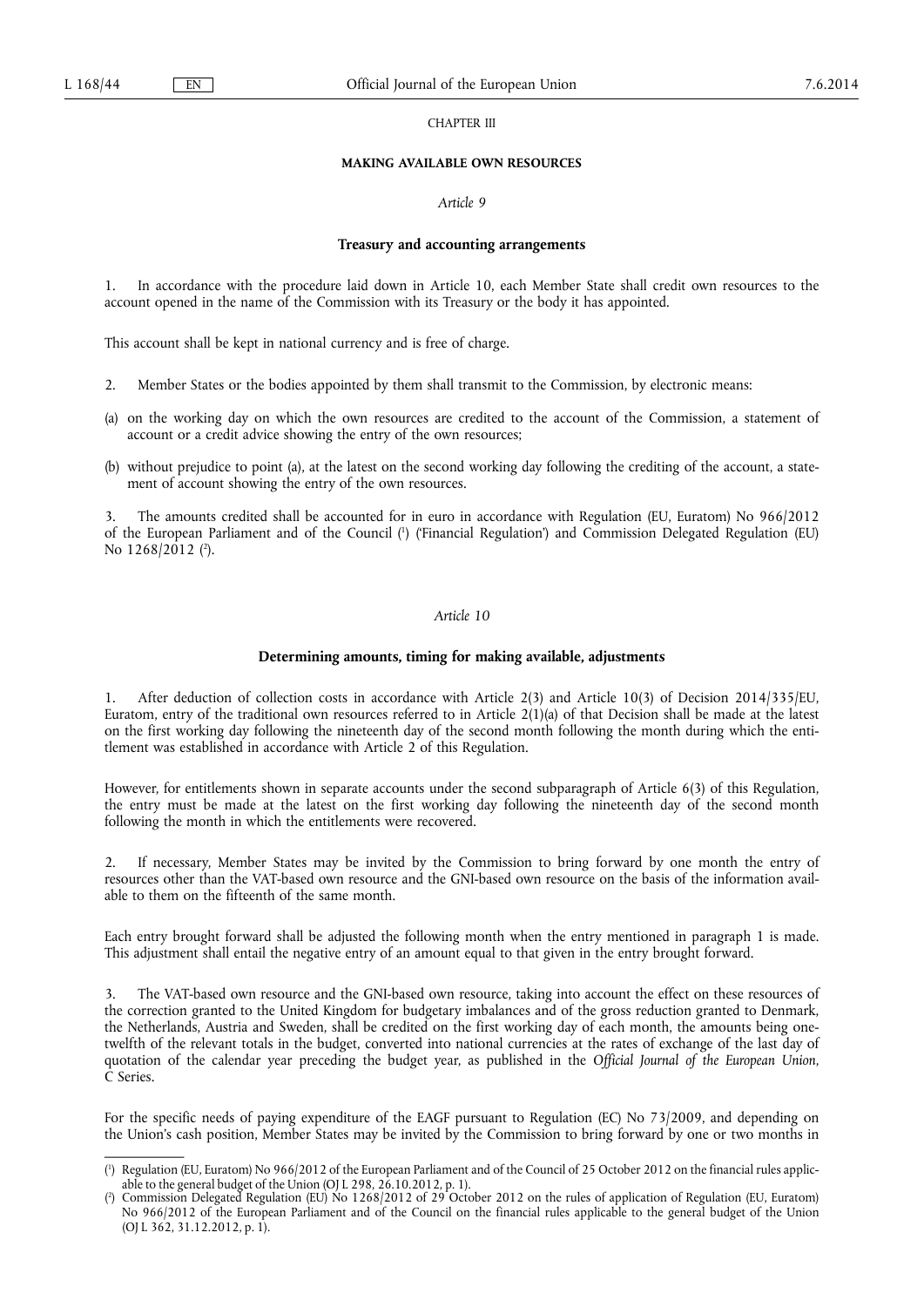the first quarter of the financial year the entry of one-twelfth or a fraction of one-twelfth of the amounts in the budget for the VAT-based own resource and the GNI-based own resource, taking into account the effect on these resources of the correction granted to the United Kingdom for budgetary imbalances and of the gross reduction granted to Denmark, the Netherlands, Austria and Sweden.

After the first quarter, the monthly entry requested may not exceed one-twelfth of the VAT and GNI-based own resources, while remaining within the limit of the amounts entered in the budget for that purpose.

The Commission shall notify the Member States thereof in advance, no later than two weeks before the entry requested.

The eighth subparagraph concerning the amount to be entered in January each year and the ninth subparagraph applicable if the budget has not been finally adopted before the beginning of the financial year shall apply to these advance entries.

Any change in the uniform rate of the VAT-based own resource, in the rate of the GNI-based own resource, in the correction granted to the United Kingdom for budgetary imbalances and in its financing referred to in Article 4 and 5 of Decision 2014/335/EU, Euratom, and in the financing of the gross reduction granted to Denmark, the Netherlands, Austria and Sweden shall require the final adoption of an amending budget and shall give rise to readjustments of the twelfths which have been entered since the beginning of the financial year.

These readjustments shall be carried out when the first entry is made following the final adoption of the amending budget if it is adopted before the sixteenth of the month. Otherwise they shall be carried out when the second entry following final adoption is made. By way of derogation from Article 11 of the Financial Regulation, these readjustments shall be entered in the accounts in respect of the financial year of the amending budget in question.

Calculation of the twelfths for January of each financial year shall be based on the amounts provided for in the draft budget, referred to in Article 314(2) of the Treaty on the Functioning of European Union (TFEU) and converted into national currencies at the rates of exchange of the first day of quotation following 15 December of the calendar year preceding the budget year; the adjustment shall be made with the entry for the following month.

If the budget has not been finally adopted at the latest two weeks before the entry for January of the following financial year, the Member States shall enter on the first working day of each month, including January, one-twelfth of the amount of the VAT-based own resource, and the GNI-based own resource, taking into account the effect on these resources of the correction granted to the United Kingdom for budgetary imbalances and of the gross reduction granted to Denmark, the Netherlands, Austria and Sweden, entered in the last budget finally adopted; the adjustment shall be made on the first due date following final adoption of the budget if it is adopted before the sixteenth of the month. Otherwise, the adjustment shall be made on the second due date following final adoption of the budget.

4. Each Member State shall, on the basis of the annual statement on the VAT-based own resource base provided for in Article 7(1) of Regulation (EEC, Euratom) No 1553/89, be debited with an amount calculated from the information contained in that statement by applying the uniform rate adopted for the previous financial year and credited with the 12 payments made during that financial year. However, each Member State's VAT-based own resource base to which that rate is applied may not exceed the percentage determined by Article 2(1)(b) of Decision 2014/335/EU, Euratom of its GNI, as referred to in the first subparagraph of Article 2(7) of that Decision. The Commission shall calculate the balance and shall inform the Member States in time for them to enter it in the account referred to in Article 9(1) of this Regulation on the first working day of December of the same year.

5. Any corrections to the VAT-based own resource base under Article 9(1) of Regulation (EEC, Euratom) No 1553/89 shall give rise for each Member State concerned whose base, allowing for those corrections, does not exceed the percentages determined by Articles 2(1)(b) and 10(2) of Decision 2014/335/EU, Euratom to the following adjustments to the balance referred to in paragraph 4 of this Article:

- the corrections under the first subparagraph of Article 9(1) of Regulation (EEC, Euratom) No 1553/89 made by 31 July shall give rise to a general adjustment to be entered in the account referred to in Article 9(1) of this Regulation on the first working day of December of the same year. However, a particular adjustment may be entered before that date if the Member State concerned and the Commission are in agreement;
- where the measures which the Commission takes under the second subparagraph of Article 9(1) of Regulation (EEC, Euratom) No 1553/89 to correct the base lead to an adjustment of the entries in the account referred to in Article 9(1) of this Regulation, that adjustment shall be made on the date specified by the Commission pursuant to those measures.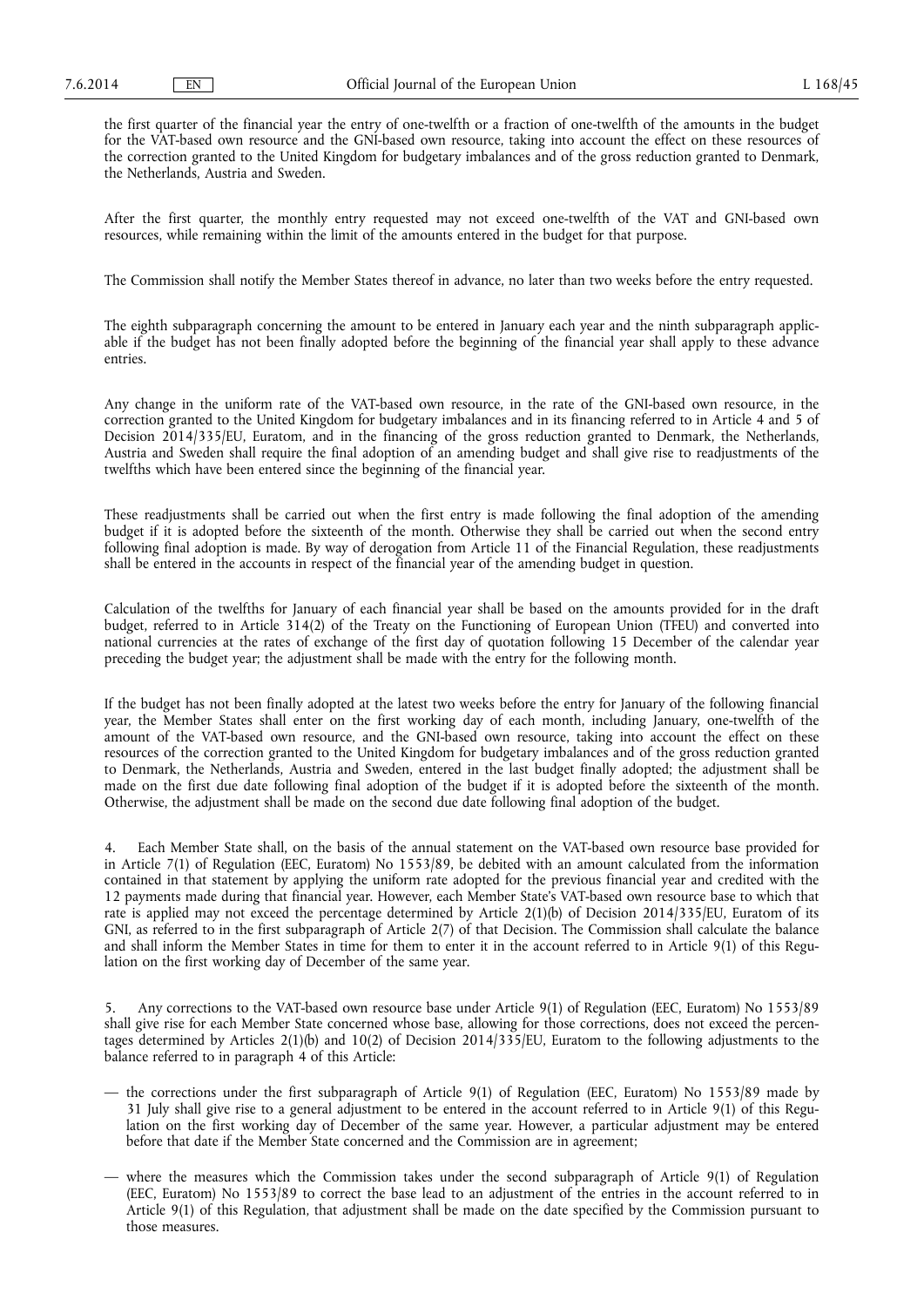The changes to GNI referred to in paragraph 7 of this Article shall also give rise to an adjustment of the balance of any Member State whose base, allowing for the corrections referred to in the first subparagraph of this paragraph, is capped at the percentages determined by Articles  $2(1)(b)$  and  $10(2)$  of Decision 2014/335/EU, Euratom.

The Commission shall inform the Member States of these adjustments in time for them to enter them in the account referred to in Article 9(1) on the first working day of December of the same year.

However, a particular adjustment may be entered at any time if the Member State concerned and the Commission are in agreement.

6. On the basis of figures for aggregate GNI at market prices and its components from the preceding year, supplied by the Member States in accordance with Article 2(2) of Regulation (EC, Euratom) No 1287/2003, each Member State shall be debited with an amount calculated by applying to GNI the rate adopted for the previous financial year and credited with the payments made during that previous financial year. The Commission shall work out the balance and shall inform the Member States in time for them to enter it in the account referred to in Article 9(1) of this Regulation on the first working day of December of the same year.

7. Any changes to the GNI of previous financial years pursuant to Article 2(2) of Regulation (EC, Euratom) No 1287/2003, subject to Article 5 thereof, shall give rise for each Member State concerned to an adjustment to the balance established pursuant to paragraph 6 of this Article. This adjustment shall be established in the manner laid down in the first subparagraph of paragraph 5 of this Article. The Commission shall inform the Member States of these adjustments so that they can enter them in the account referred to in Article 9(1) of this Regulation on the first working day of December of the same year. After 30 September of the fourth year following a given financial year, any changes to GNI shall no longer be taken into account, except on points notified within this time limit either by the Commission or by the Member State.

8. The operations referred to in paragraphs 4 to 7 constitute modifications to revenue in respect of the financial year in which they occur.

The amount of revenue set out in the budget for the current financial year may be increased or reduced, by means of an amending budget, by the amount resulting from those operations in accordance with Article 1(2) of Regulation (EU, Euratom) No 608/2014.

There shall be no subsequent revision of the financing of the gross reductions granted to Denmark, the Netherlands, Austria and Sweden in the event of modifications of the GNI data pursuant to Article 2(2) of Regulation (EC, Euratom) No 1287/2003.

#### *Article 11*

## **Opt-out adjustment**

1. Where, pursuant to the TFEU and its Protocols 21 and 22, a Member State does not take part in the financing of a specific Union action or policy, it shall be entitled to an adjustment, calculated in accordance with paragraph 2 of this Article, of the amount it has paid in own resources in respect of each year in which it has not taken part.

2. The Commission shall calculate the adjustment during the year following the financial year concerned, at the same time as it determines the GNI balances provided for in Article 10 of this Regulation.

The calculation shall be made on the basis of the figures relating to the relevant financial year:

(a) aggregate GNI at market prices and its components,

(b) the budgetary outturn of operational expenditure corresponding to the measure or policy in question.

The adjustment shall be equal to the product of multiplying the total amount of the expenditure in question, with the exception of that financed by participating third countries, by the percentage that the GNI of the Member State entitled to the adjustment represents of the GNI of all Member States. The adjustment shall be financed by the participating Member States according to a scale determined by dividing their respective GNI by the GNI of all the participating Member States. For the purposes of calculating the adjustment, amounts shall be converted between the national currency and the euro at the exchange rate on the last day of quotation of the calendar year preceding the budget year concerned.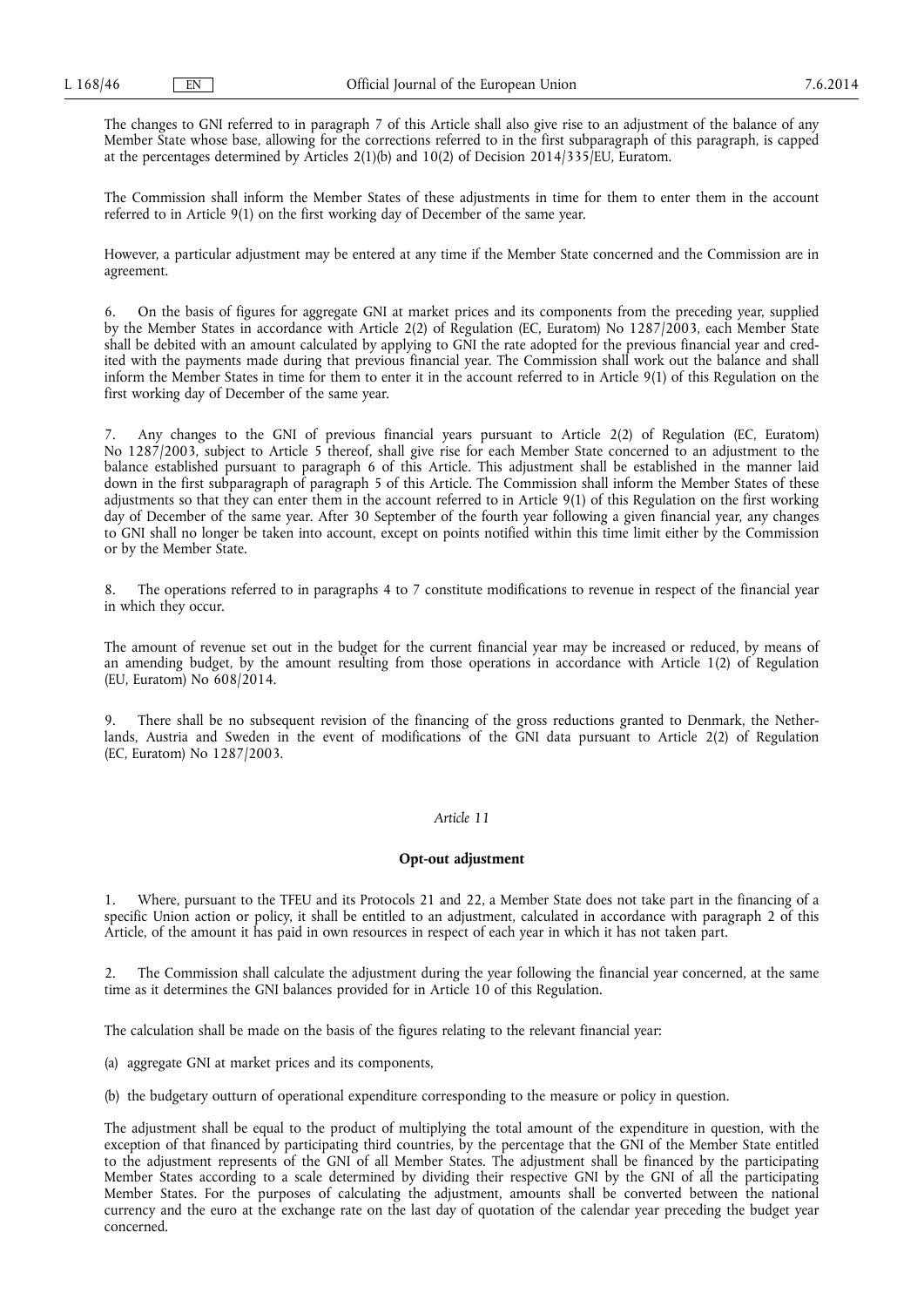The adjustment for each relevant year shall be made only once and it shall be final in the event of subsequent modification of the GNI figure.

3. The Commission shall inform the Member States in good time of the amount of the adjustment so that they can credit it to the account referred to in Article 9(1) of this Regulation on the first working day of December.

## *Article 12*

### **Interest on amounts made available belatedly**

1. Any delay in making the entry in the account referred to in Article 9(1) shall give rise to the payment of interest by the Member State concerned.

However, recovery of amounts of interest below EUR 500 shall be waived.

2. In the case of Member States belonging to the Economic and Monetary Union, the interest rate shall be equal to the rate as published in the *Official Journal of the European Union*, C series which the European Central Bank applied to its main refinancing operations, on the first day of the month in which the due date fell, increased by two percentage points.

This rate shall be increased by 0,25 of a percentage point for each month of delay. The increased rate shall be applied to the entire period of delay.

3. In the case of Member States not belonging to the Economic and Monetary Union, the rate shall be equal to the rate applied on the first day of the month in question by the Central Banks for their main refinancing operations, increased by two percentage points, or, for the Member States for which the Central Bank rate is not available, the most equivalent rate applied on the first day of the month in question on the Member State's money market, increased by two percentage points.

This rate shall be increased by 0,25 of a percentage point for each month of delay. The increased rate shall be applied to the entire period of delay.

4. For the payment of interest referred to in paragraph 1, Article 9(2) and (3) shall apply mutatis mutandis.

# *Article 13*

# **Irrecoverable amounts**

1. Member States shall take all requisite measures to ensure that the amounts corresponding to the entitlements established under Article 2 are made available to the Commission as specified in this Regulation.

2. Member States shall be released from the obligation to place at the disposal of the Commission the amounts corresponding to entitlements established under Article  $\overline{2}$  which prove irrecoverable for either of the following reasons:

- (a) for reasons of force majeure;
- (b) for other reasons which cannot be attributed to them.

Amounts of established entitlements shall be declared irrecoverable by a decision of the competent administrative authority finding that they cannot be recovered.

Amounts of established entitlements shall be deemed irrecoverable, at the latest, after a period of five years from the date on which the amount has been established in accordance with Article 2 or, in the event of an administrative or judicial appeal, the final decision has been given, notified or published.

If part payment or payments have been received, the period of five years at maximum shall start from the date of the last payment made, where this does not clear the debt.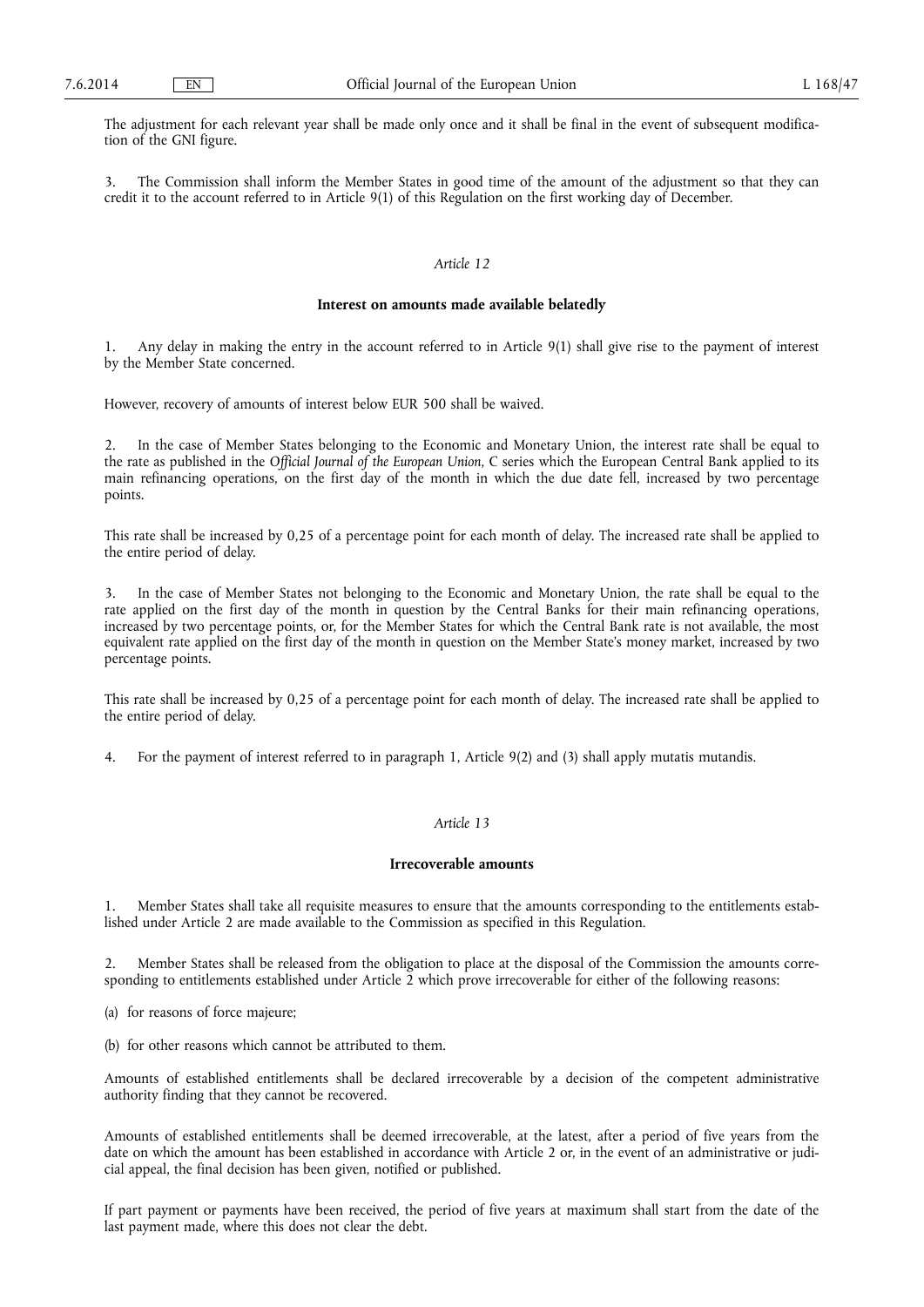Amounts declared or deemed irrecoverable shall be definitively removed from the separate accounts referred to in the second subparagraph of Article 6(3). They shall be shown in an annex to the quarterly statement referred to in the first subparagraph of Article 6(4) and, where applicable, in the quarterly descriptions referred to in Article 5 of Regulation (EU, Euratom) No 608/2014.

Within three months of the administrative decision mentioned in paragraph 2 of this Article or in accordance with the time limits referred to in that paragraph, Member States shall provide a report to the Commission with information on those cases where paragraph 2 of this Article has been applied provided the established entitlements involved exceed EUR 50 000.

That report shall include all the facts necessary for a full examination of the reasons referred to in paragraph 2(a) and (b) of this Article, which prevented the Member State concerned from making available the amounts in question, and the recovery measures the Member State took in the case or cases in question.

That report shall be made on a form established by the Commission. For that purpose the Commission shall adopt implementing acts. Those implementing acts shall be adopted in accordance with the advisory procedure referred to in paragraph 2 of Article 16.

4. The Commission shall, within six months from the receipt of the report provided for in paragraph 3, communicate its comments to the Member State concerned.

Where the Commission finds it necessary to request additional information, the six-month time-limit shall run from the date of receipt of the requested supplementary information.

#### CHAPTER IV

#### **MANAGEMENT OF CASH RESOURCES**

# *Article 14*

#### **Requirements on management of cash resources**

1. The Commission shall draw on the sums credited to the accounts referred to in Article 9(1) to the extent necessary to cover its cash resource requirements arising out of the implementation of the budget.

2. If the cash resource requirements are in excess of the assets of the accounts, the Commission may draw in excess of the total of these assets subject to the availability of appropriations in the budget and within the limit of the own resources entered in the budget. In this event, it shall inform the Member States in advance of any foreseeable excess requirements.

In the sole case of default under a loan contracted or guaranteed pursuant to Council regulations and decisions, in circumstances in which the Commission cannot activate other measures provided for by the financial arrangements applying to these loans in time to ensure compliance with the Union's legal obligations to the lenders, paragraphs 2 and 4 may provisionally be applied, irrespective of the conditions in paragraph 2, in order to service the Union's debts.

The difference between the overall assets and the cash resource requirements shall be divided among the Member States, as far as possible, in proportion to the estimated budget revenue from each of them.

# *Article 15*

# **Execution of payment orders**

1. The Member States, or the bodies appointed by them, shall execute the Commission's payment orders following the Commission's instructions and within not more than three working days of receipt. However, in the case of cash movement transaction, the Member States shall execute the orders within the period requested by the Commission.

2. The Member States, or the bodies appointed by them, shall send to the Commission, by electronic means and on the second working day following the completion of each transaction at the latest, a statement of account showing the related movements.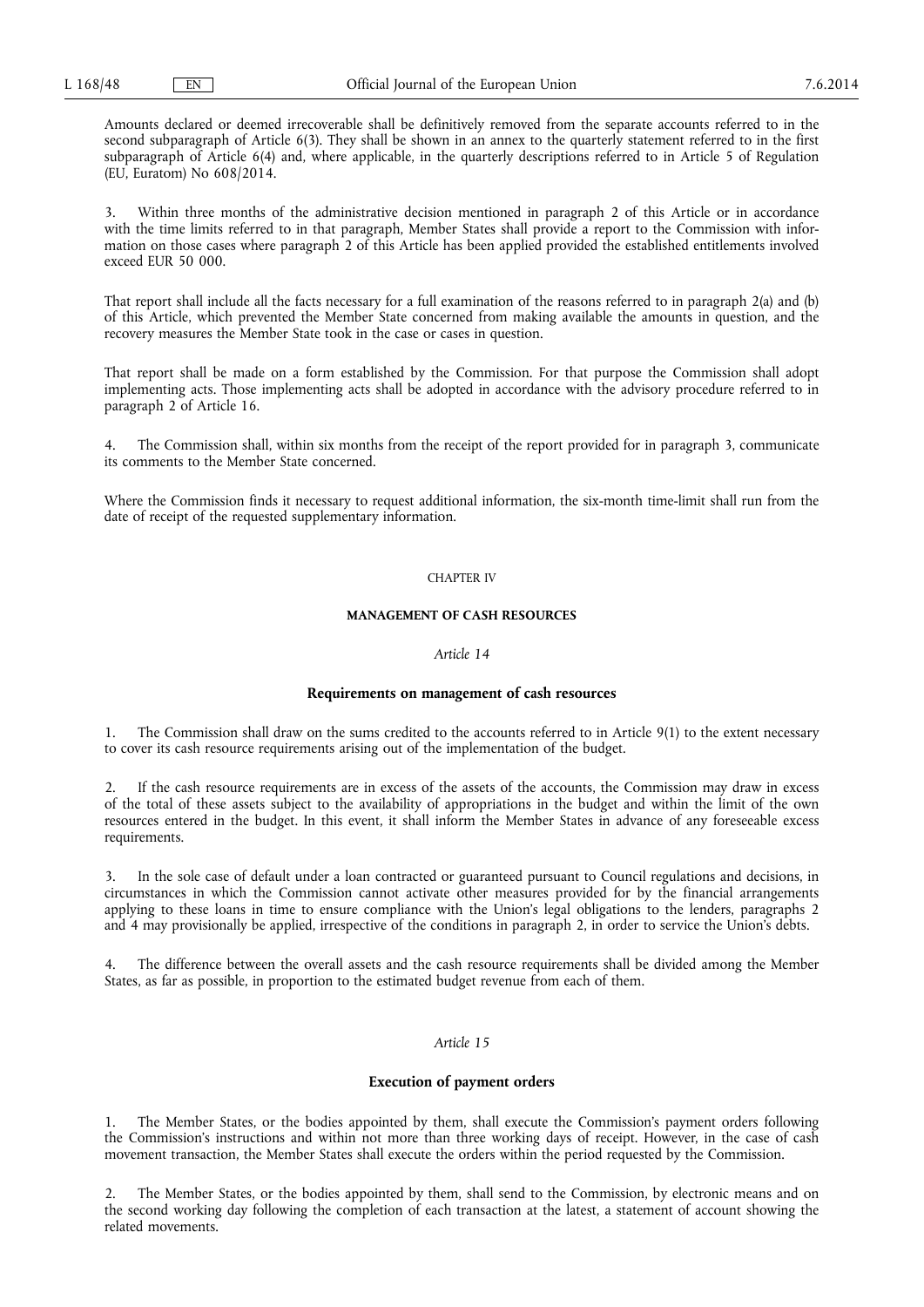CHAPTER V

#### **FINAL PROVISIONS**

*Article 16* 

## **Committee procedure**

1. The Commission shall be assisted by the Advisory Committee on Own Resources referred to in Article 7 of Regulation (EU, Euratom) No 608/2014. That committee shall be a committee within the meaning of Regulation (EU) No 182/2011.

2. Where reference is made to this paragraph, Article 4 of Regulation (EU) No 182/2011 shall apply.

# *Article 17*

#### **Transitional provision on interest rate**

The rate provided for in Article 11 of Regulation (EC, Euratom) No 1150/2000 in its version before the entry into force of Council Regulation (EC, Euratom) No 2028/2004 ( 1 ) shall continue to apply for the calculation of interest for late payment where the due date falls before 1 December 2004.

## *Article 18*

#### **Repeal**

1. Regulation (EC, Euratom) No 1150/2000 is repealed.

2. References to the repealed Regulation shall be construed as references to this Regulation and shall be read in accordance with the correlation table in Annex II.

# *Article 19*

#### **Entry into force**

This Regulation shall enter into force on the day of entry into force of Decision 2014/335/EU, Euratom.

It shall apply from 1 January 2014.

This Regulation shall be binding in its entirety and directly applicable in all Member States.

Done at Brussels, 26 May 2014.

*For the Council The President*  Ch. VASILAKOS

<sup>(</sup> 1 ) Council Regulation (EC, Euratom) No 2028/2004 of 16 November 2004 amending Regulation (EC, Euratom) No 1150/2000 implementing Decision 94/728/EC, Euratom on the system of the Communities' own resources (OJ L 352, 27.11.2004, p. 1).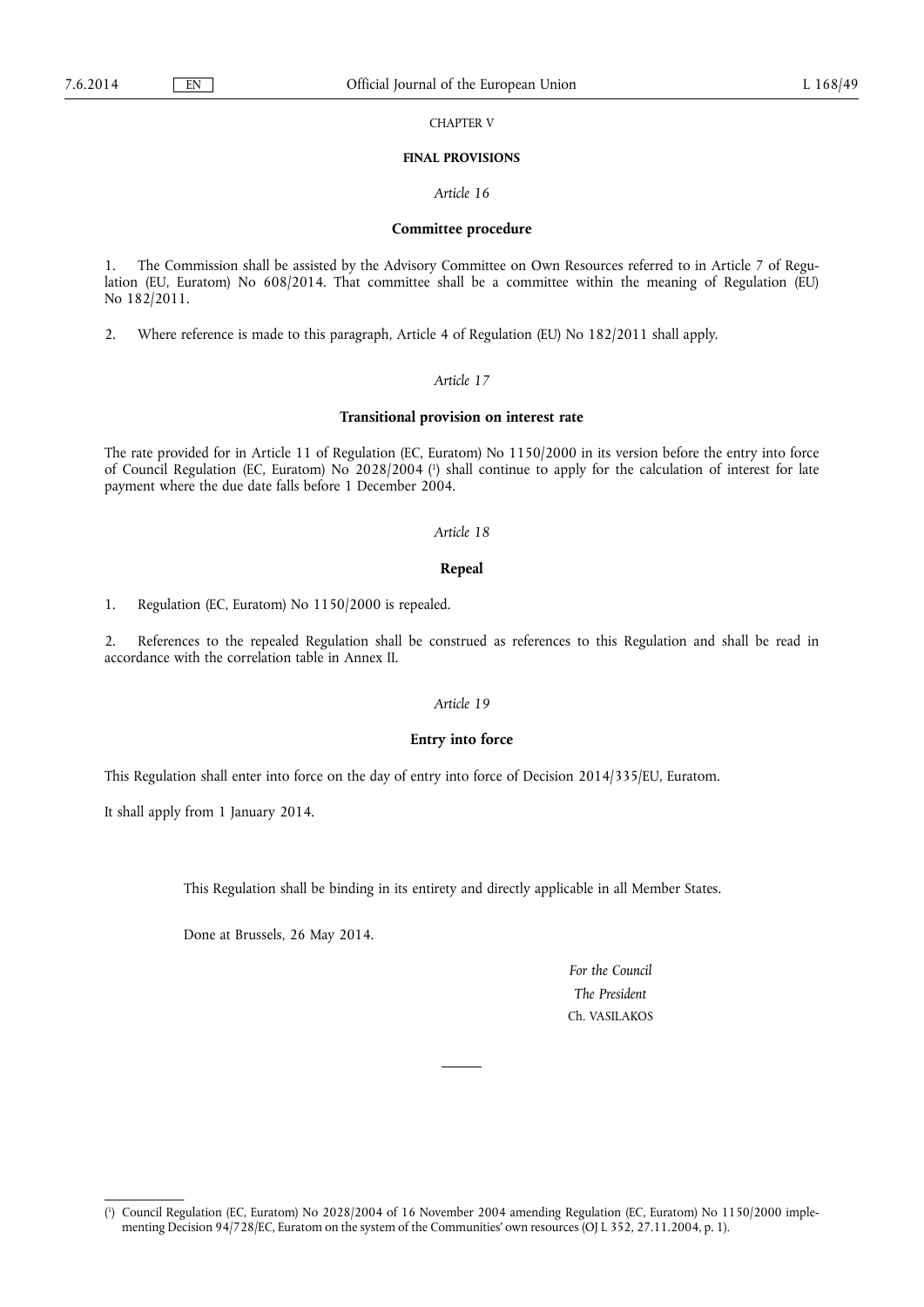# *ANNEX I*

# **REPEALED REGULATION WITH LIST OF ITS SUCCESSIVE AMENDMENTS**

Council Regulation (EC, Euratom) No 1150/2000 (OJ L 130, 31.5.2000, p. 1). Council Regulation (EC, Euratom) No 2028/2004 (OJ L 352, 27.11.2004, p. 1). Council Regulation (EC, Euratom) No 105/2009 (OJ L 36, 5.2.2009, p. 1).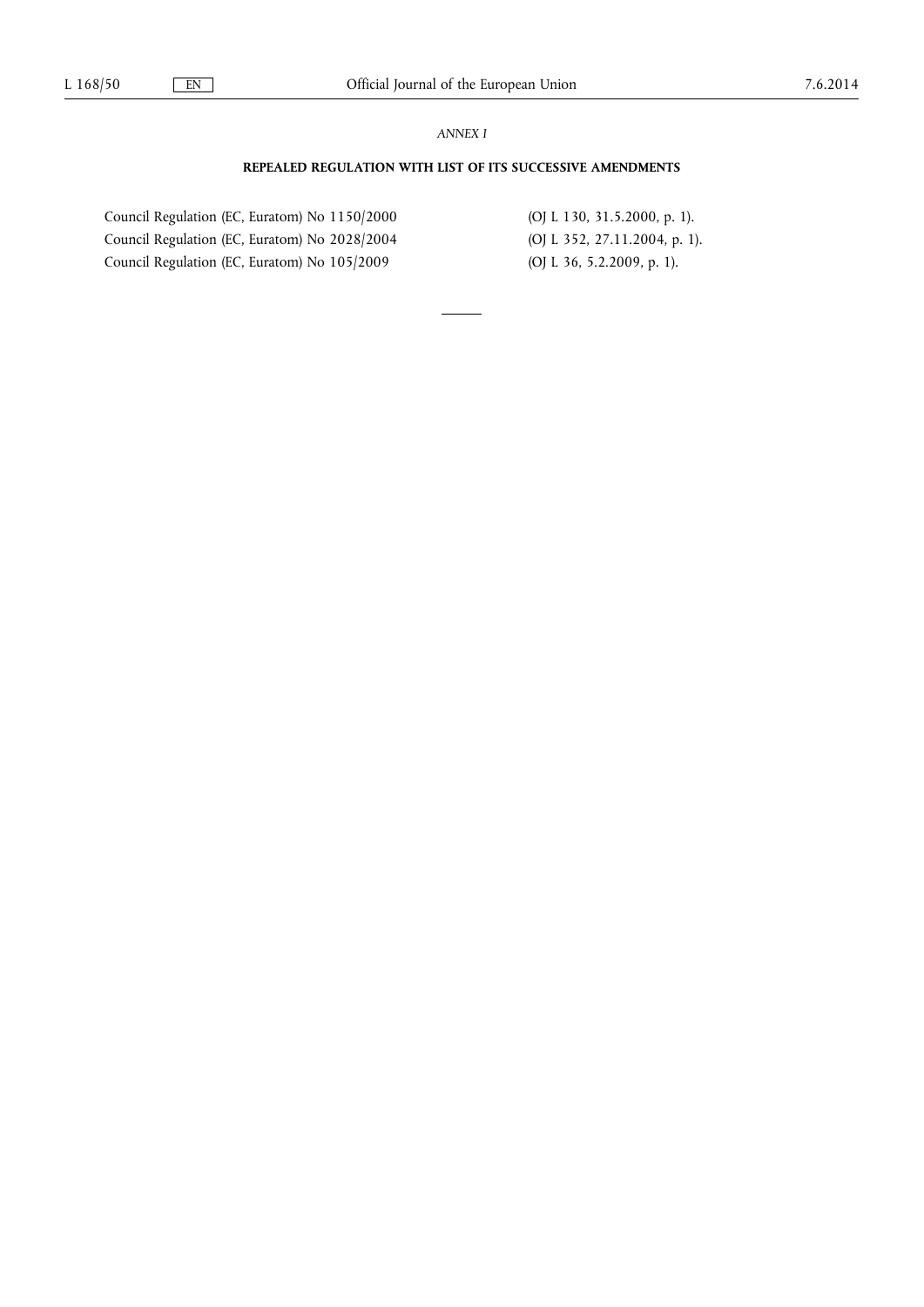# *ANNEX II*

# **CORRELATION TABLE**

| Regulation (EC, Euratom) No 1150/2000                        | This Regulation                                |
|--------------------------------------------------------------|------------------------------------------------|
| Article 1                                                    |                                                |
|                                                              | Article 1                                      |
| Article 2                                                    | Article 2                                      |
| Article 3, first, second and third paragraph                 | Article 3, first, second and third paragraph   |
|                                                              | Article 3, fourth paragraph                    |
| Article 4                                                    | Article 4                                      |
| Article 5                                                    | Article 5                                      |
| Article $6(1)$ and $(2)$                                     | Article $6(1)$ and $(2)$                       |
| Article $6(3)(a)$                                            | Article 6(3), first subparagraph               |
| Article $6(3)(b)$                                            | Article 6(3), second subparagraph              |
| Article $6(3)(c)$                                            | Article 6(3), third subparagraph               |
| Article $6(3)(d)$                                            | Article 6(3), fourth subparagraph              |
| Article 6(4), first subparagraph, point (a), first sentence  | Article 6(4), first subparagraph, point (a)    |
| Article 6(4), first subparagraph, point (a), second sentence | Article 6(4), second subparagraph              |
| Article 6(4), first subparagraph, point (b), first sentence  | Article 6(4), first subparagraph, point (b)    |
| Article 6(4), first subparagraph, point (b), second sentence | Article 6(4), third subparagraph               |
| Article 6(4), second subparagraph                            | Article 6(4), fourth subparagraph              |
| Article 6(5)                                                 |                                                |
| Article 7                                                    | Article 7                                      |
| Article 8, first paragraph                                   | Article 8                                      |
| Article 8, second paragraph                                  |                                                |
| Article 9(1)                                                 | Article 9(1)                                   |
| Article 9(1a)                                                | Article 9(2)                                   |
| Article 9(2)                                                 | Article 9(3)                                   |
| Article 10(1), (2), (3), (4), (5), (6) and (7)               | Article 10(1), (2), (3), (4), (5), (6) and (7) |
| Article 10(8)                                                | Article 10(8), first subparagraph              |
| Article 10(9)                                                | Article $10(9)$                                |
| Article 10(10)                                               |                                                |
| Article 10a                                                  | Article 11                                     |
| Article $11(1)$                                              | Article 12(1), first subparagraph              |
|                                                              | Article 12(1), second subparagraph             |
| Article 11(2), (3) and (4)                                   | Article 12(2), (3) and (4)                     |
| Article 12(1), (2), (3) and (4)                              | Article 14                                     |
|                                                              |                                                |